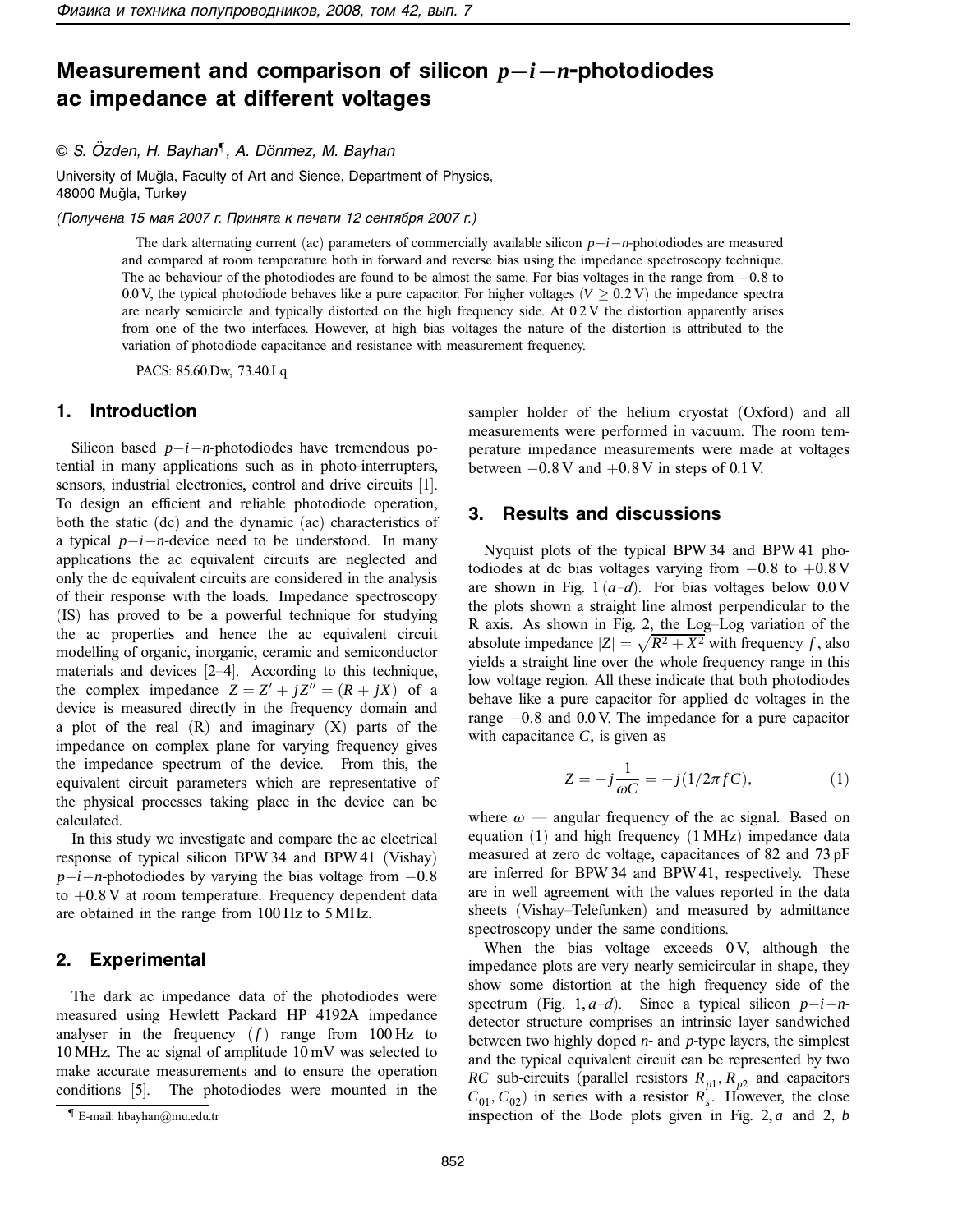

**Figure 1.** *a*−*d*. Nyquist plots of a typical BPW 34 and BPW 41 photodiodes at several bias voltages. The dotted lines are present to guide the eye.

clearly reveal that only the spectra measured at 0.2 V have multiple time constants. This suggestes that both space charge regions namely,  $n/i$  and  $i/p$  interfaces could have important role for the ac responce of the photodiodes.

At high bias voltages ( $0.4 \le V \le 0.80$  V), the phase angle  $\theta = \tan^{-1}(X/R)$  vs Log *f* plots of BPW 34 and BPW 41 yield a single peak at about 5.2 and 6 kHz as depicted in Fig. 2*, a* and 2*, b*, respectively. Thus, in this voltage range the equivalent circuit can be designed as a single *RC* network in series with the resistor  $R_s$  for both photodiodes [2]. These suggest that either  $p/i$  or  $i/n$  interface could play a more relevant role for the ac conduction. Although we do not know the definite energy band structure and the doping profiles of different layers in the photodiodes, it is generally accepted that *i*-region in these devises is slightly *n*-type. If we assume that the *n/i*-junction is nearly ohmic, we can reasonably infer that the impedance characteristics are mainly determined by *i/p*-interface at forward bias voltages in between 0.4 and 0.8 V.

Fig. 1 also indicates that the semicircular nature of the impedance plots at high frequencies tend to a straight line

Физика и техника полупроводников, 2008, том 42, вып. 7

with a slope of around 50◦ for dc voltages higher than 0.2 V. This tendency decreases as one goes from 0.4 to 0.8 V. A possible physical origin for this deviation could be related to variation of device capacitance and resistance with the measurement frequency as similarly as reported for *p*−*n*junction solar cells in the literature [5–8].

The electrical analogue circuit of a typical *p*−*n*-junction device can be described by a single *RC* network connected with a series resistance  $R<sub>s</sub>$  which is proposed to be almost entirely created by the bulk layers and ohmic contacts. The *RC* network is composed by two types of capacitances and resistances which are all connected in parallel. They are [5,9]; diffusion and transition capacitances  $(C_d$  and  $C_T$ ) and resistances  $(R_d$  and  $R_T$ ), respectively.  $C_d$  and  $R_d$ are due to the gradient of the charge density inside the device and the bulk resistance of the space charge region, respectively.  $R_T$  — resistance due to recombination of free carriers in the space charge region and  $C_T$  — space charge layer capacitance.

The voltage dependent values for  $R<sub>S</sub>$  and the equivalent parallel resistance combination  $(R_d \| R_T)$  of the *p*−*i*−*n*-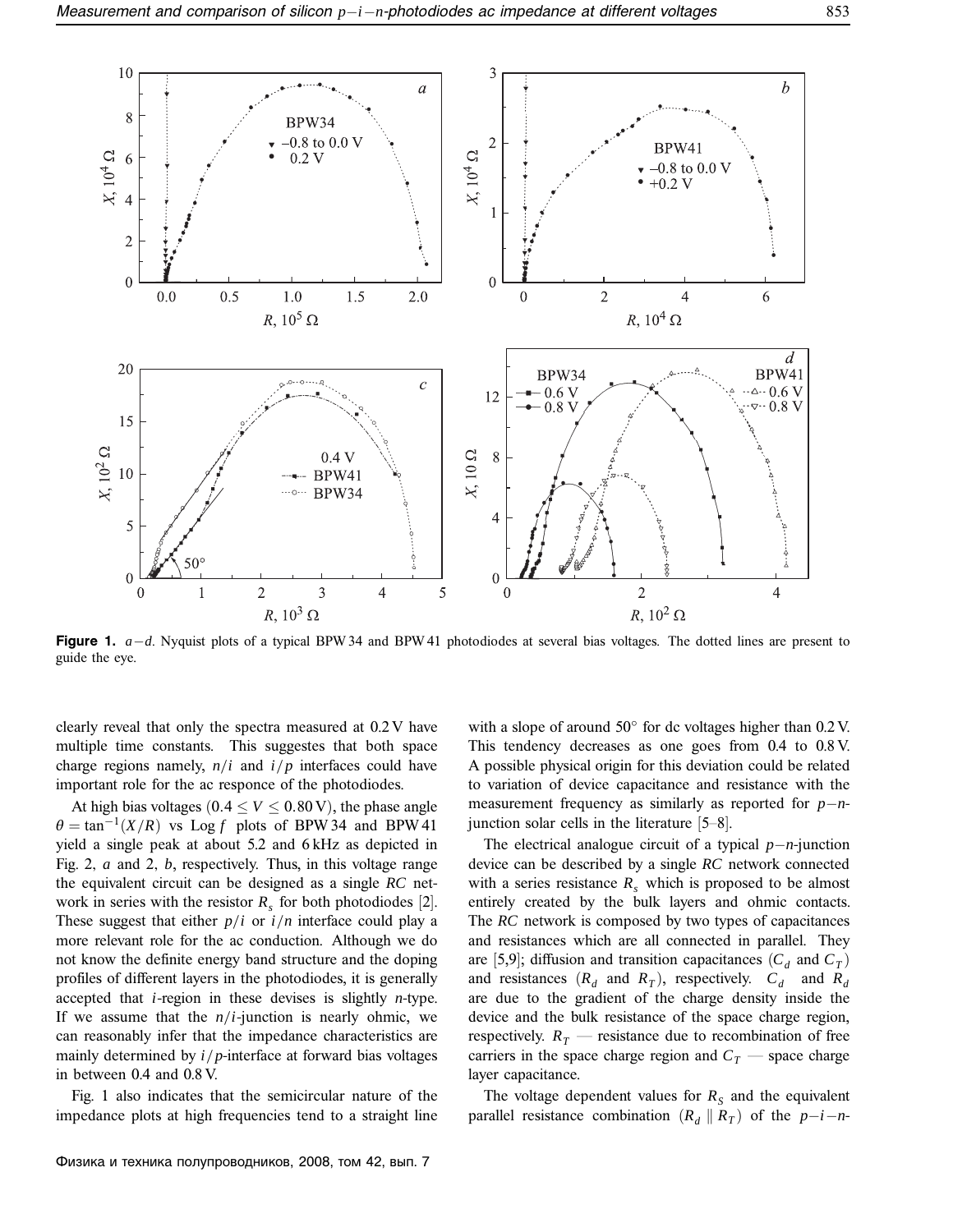devices are estimated from the low and high frequency intercepts of the semicircular variations on the *x*-axis of Figs. 1*, a*−*d*, respectively. The average value for the photodiode capacitance  $(C_T + C_d)$  at different bias voltages are



**Figure 2.** Bode plots of a typical (*a*) BPW 34 and (*b*) BPW 41 at different bias voltages. The open symbols correspond to the data for absolute magnitude of the impedance, |*Z*|, and the solid symbols correspond to the data for the phase angle, *θ*. The dots and the lines are present to guide the eye.



Figure 3. The variation of the photodiode capacitance with applied bias.

Variation of  $R_s$ ,  $C_T + C_d$  and  $R_d$  with different bias voltages

| V, V | $R_s$ , $\Omega$     |     | $C_T + C_d$ , $\mu F$                   |                                         | $R_d \parallel R_T(\Omega)$ |       |
|------|----------------------|-----|-----------------------------------------|-----------------------------------------|-----------------------------|-------|
|      | <b>BPW 34 BPW 41</b> |     | <b>BPW34</b>                            | <b>BPW 41</b>                           | <b>BPW 34 BPW 41</b>        |       |
| 0.2  | 340                  | 500 |                                         | $1.3 \cdot 10^{-3}$ 1.0 $\cdot 10^{-3}$ | 207000                      | 68500 |
| 0.3  |                      |     | $1.5 \cdot 10^{-2}$ 1.1 $\cdot 10^{-2}$ |                                         |                             |       |
| 0.4  | 100                  | 210 |                                         | $3.0 \cdot 10^{-2}$ 3.2 $\cdot 10^{-2}$ | 4470                        | 4150  |
| 0.5  |                      |     | $2.4 \cdot 10^{-1}$ $2.3 \cdot 10^{-1}$ |                                         |                             |       |
| 0.6  | 36                   | 100 | $4.0 \cdot 10^{-1}$ 3.8 $\cdot 10^{-1}$ |                                         | 286                         | 300   |
| 0.7  |                      |     | $6.2 \cdot 10^{-1}$ 5.8 $\cdot 10^{-1}$ |                                         |                             |       |
| 0.8  | 20                   | 80  |                                         | $8.6 \cdot 10^{-1}$ 7.7 $\cdot 10^{-1}$ | 138                         | 147   |

estimated by using the value of  $R$  around maximum of  $X$  [5],

$$
X_{\text{max}} = \frac{1}{2\pi f (C_T + C_d)}.\tag{2}
$$

All evaluated parameters are tabulated in Table 1. For further analysis of the origin of the photodiode capacitance at different bias voltages,  $C_T + C_d$  is plotted as a function of applied voltage in Fig. 3. It appears that the estimated capacitances of both photodiodes have almost the same variation with the applied bias voltage. The typical plot reveals the existence of two distinct linear regions. The capacitance shows a weak dependence on the applied voltage in region I which could possibly be due to the transition capacitance,  $C_T$ . The relatively strong linear dependence of  $\text{Log}(C_T + C_d)$  on the applied voltage in region II is attributed to the diffusion capacitance [8]. At high frequencies (i.e., for  $\omega \tau \gg 1$ , where  $\omega = 2\pi f$  and *τ* — minority carrier lifetime) and under steady conditions,  $C_d$  is exponentially related to the applied voltage as [5]

$$
C_d = \frac{\tau e}{nk} I_0 \exp(eV/nk), \qquad (3)
$$

where  $e$  — electronic charge,  $k$  — Boltzmans constant, *T* — temperature, *n* — diode factor. The estimated value of *n* for both photodiodes is calculated from the slope of the linear variation in region I and found as about 1.59. This is almost equal to the average value of *n* determined from room temperature current-voltage data  $(n = 1.16$  and 2.03 for BPW 34 and for BPW 41, respectively).

## **4. Conclusion**

The room temperature alternating current (ac) impedances of two different silicon *p*−*i*−*n*-photodiodes are studied and compared by varying the bias voltages from −0*.*8 to +0*.*8 V. This study shows that the ac parameters of both photodiodes are almost the same. For bias voltages smaller than 0.2 V the photodiodes behave like a pure capacitor. However, for higher forward bias ( $V \geq 0.2$  V) the impedance spectra are characterised by nearly semicircular shape apparently having some distortion in the high frequency region. The Bode plots have revealed that this distortion could be related to a second *RC*-network added to